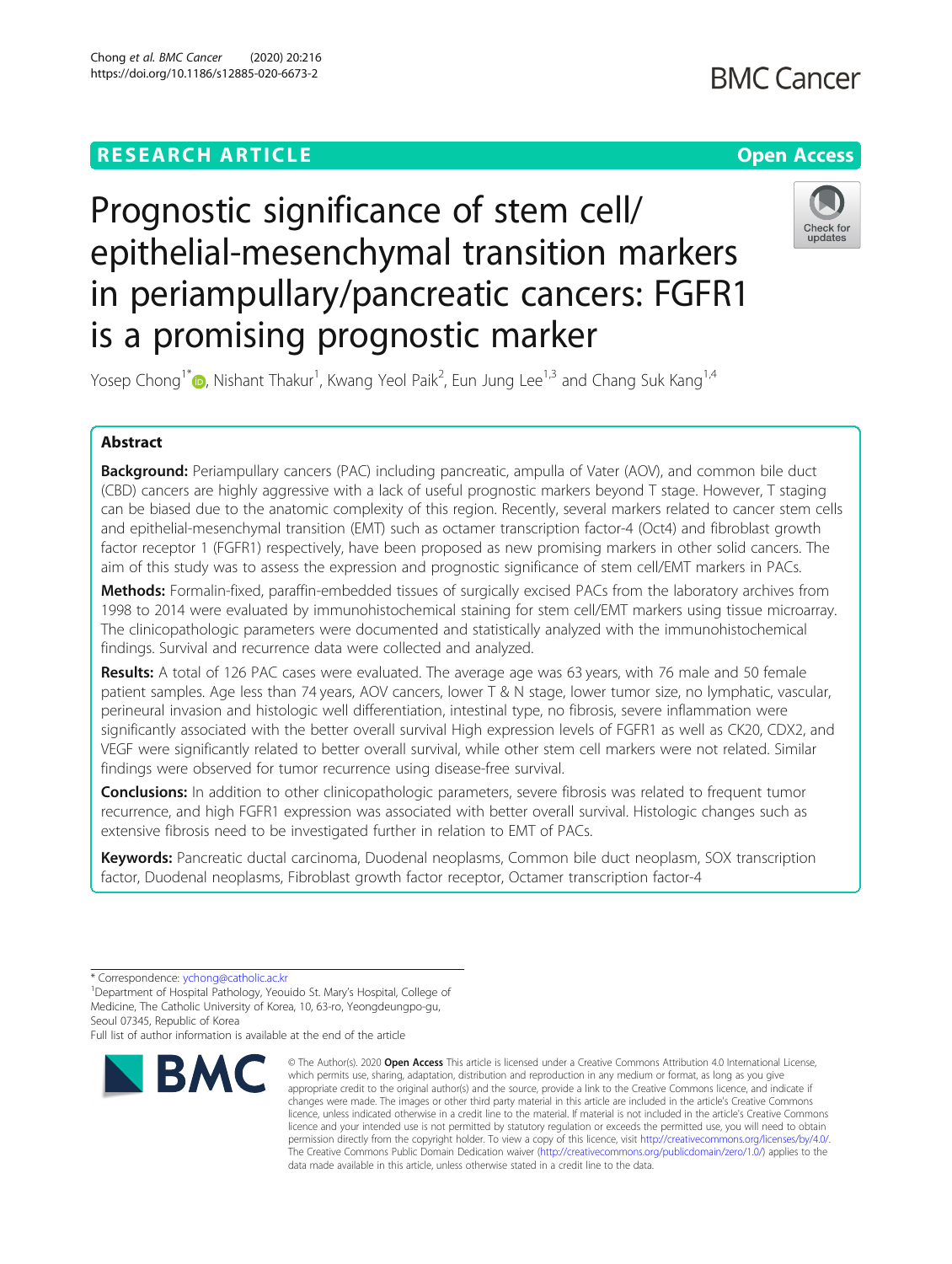# Background

Periampullary cancers (PAC) including pancreatic, ampulla of Vater (AOV), and common bile duct (CBD) cancers are highly aggressive tumors, and their 5-year survival rate is less than 4, and 90% of the patients die from the disease within a year after diagnosis [[1\]](#page-13-0). PACs are expected to rank as the second leading cause of cancer death in 10 years after lung cancers [[2\]](#page-13-0). This is presumed to be because of the invasive growth of the tumor, delayed diagnosis due to the absence of specific symptoms, and limited treatment options. To date, the T stage, which represents the operability of curative resection is the most convincing prognostic marker, according to the American Joint Cancer Committee/Union International Contre le Cancer staging system (AJCC/ UICC) [[1\]](#page-13-0). However, T stage evaluation completely depends on the pathologist's decision based only on gross and pathologic examination, which can be subjective by individuals due to the anatomical complexity of this region  $[2]$  $[2]$  $[2]$ .

Moreover, as the tumor grows and invades more than two adjacent tissues, such as duodenum and AOV, or distal CBD and pancreatic head, determining the epicenter of the tumor is not straightforward, and might not produce reproducible results between examiners. In a recent review by Adsay et al., the T stage in 39% of the examined cases differed from the original reports [\[2](#page-13-0)]. Moreover, the T staging system is different for each cancer, which depends on the primary location (Supplementary Table [1\)](#page-12-0) [[3\]](#page-13-0). For example, a tumor that lies on the distal CBD and AOV with duodenal involvement is T3 for CBD cancer while it is T2 for AOV cancer according to the AJCC cancer staging 7th edition; There's a higher chance to get the same results by 8th edition that the CBD tumors with duodenal involvement would likely invade the bile duct wall with a depth greater than 12 mm. According to the official guidelines of AJCC, the survival of patients with T1 and T2 stages was reversed during the first year after surgery  $[3]$  $[3]$ . Therefore, there is an immediate need for a feasible substitute for proper prognostic anticipation, but thus far, no effective markers have been developed.

Recent studies have found that many solid tumors, such as breast and colon cancers, are composed of heterogeneous tumor clusters showing different molecular genetic characteristics. Cancer stem cells are believed to play a major role in tumor development, progression, metastasis, and resistance. More recently, in pancreatic cancer cell lines, stem cell markers, such as Oct4, NANOG, and SOX2, were found to be aberrantly overexpressed compared to normal pancreatic cell lines [[4](#page-13-0)–[6](#page-13-0)]. This aberrant overexpression resulted in uncontrolled proliferation and dedifferentiation of tumor cells by causing changes in the expression of genes that control the G1/S phase of the cell cycle, and epithelial-mesenchymal transition (EMT) [\[4,](#page-13-0) [7](#page-13-0)–[9\]](#page-13-0). Likewise, several EMT markers such as FGFR1, IGF-1, VEGF, and recently ZEB1/2, SNAIL/ SLUG, are being considered as promising prognostic markers [[10,](#page-13-0) [11\]](#page-13-0). Moreover, these markers are thought to be very important as potential targets for tailored therapy. However, the expression of these markers and their prognostic significance in clinical cases of PACs have not been fully studied.

The purpose of this study was to assess the expression and prognostic significance of the stem cell markers and the markers related to EMT in PACs, and finally to identify a panel of prognostic markers that can classify PACs into more relevant groups.

# **Methods**

# Patients and samples

This study was approved by the Institutional Review Board of the Catholic University of Korea (SC14SISI0052). We investigated formalin-fixed, paraffin-embedded tissues of surgically excised PACs from our laboratory archives (Yeouido St. Mary's Hospital, Seoul, Korea) from 1998 to 2014 (15 years). These included pancreatic head cancers, distal CBD cancers, AOV cancers, and duodenal cancers with periampullary involvement, excised by Whipple surgery or pylorus-preserving pancreaticoduodenectomy. None of the cases had undergone any type of preoperative chemotherapy. We sequentially retrieved a total of 126 cases after excluding intraductal papillary mucinous neoplasms, which are considered as benign or premalignant lesions, metastatic cancers from other organs, and duodenal cancers without ampullary or pancreatic involvement. The mean age of the enrolled patient cases was 63 years (ranging from 36 to 82 years), and out of 126 cases, 76 were male, and 50 were female. The retrieved cases were blinded by sequential numbering. The hematoxylin and eosin-stained slides were independently reviewed by two pathologists (Y. Chong and EJ. Lee) to confirm the original diagnosis. The cases with not enough tissue available for tissue microarray analysis were excluded. The epicenter of the tumors was reevaluated and compared with the evaluation from the original diagnosis.

The clinicopathologic data were documented: location of the mass, gross type (fungating/polypoid, sessile, ulceroinfiltrative), presence of ulceration, tumor size (largest diameter), radial resection margin involvement, TNM stage, lymphatic, vascular, perineural invasion, histologic differentiation (pancreaticobiliary vs. intestinal subtype, and well, moderately, poorly for each type), degree of fibrosis and inflammatory cell infiltration (mild, moderate, severe), date of surgery, follow-up duration, date of recurrence, and date of death. The degree of fibrosis was described by the fourth -tier system based on H&E finding (none (< 10%), mild (10–33%), moderate(34–66%), and severe (67–100%)). The epicenter of the tumor was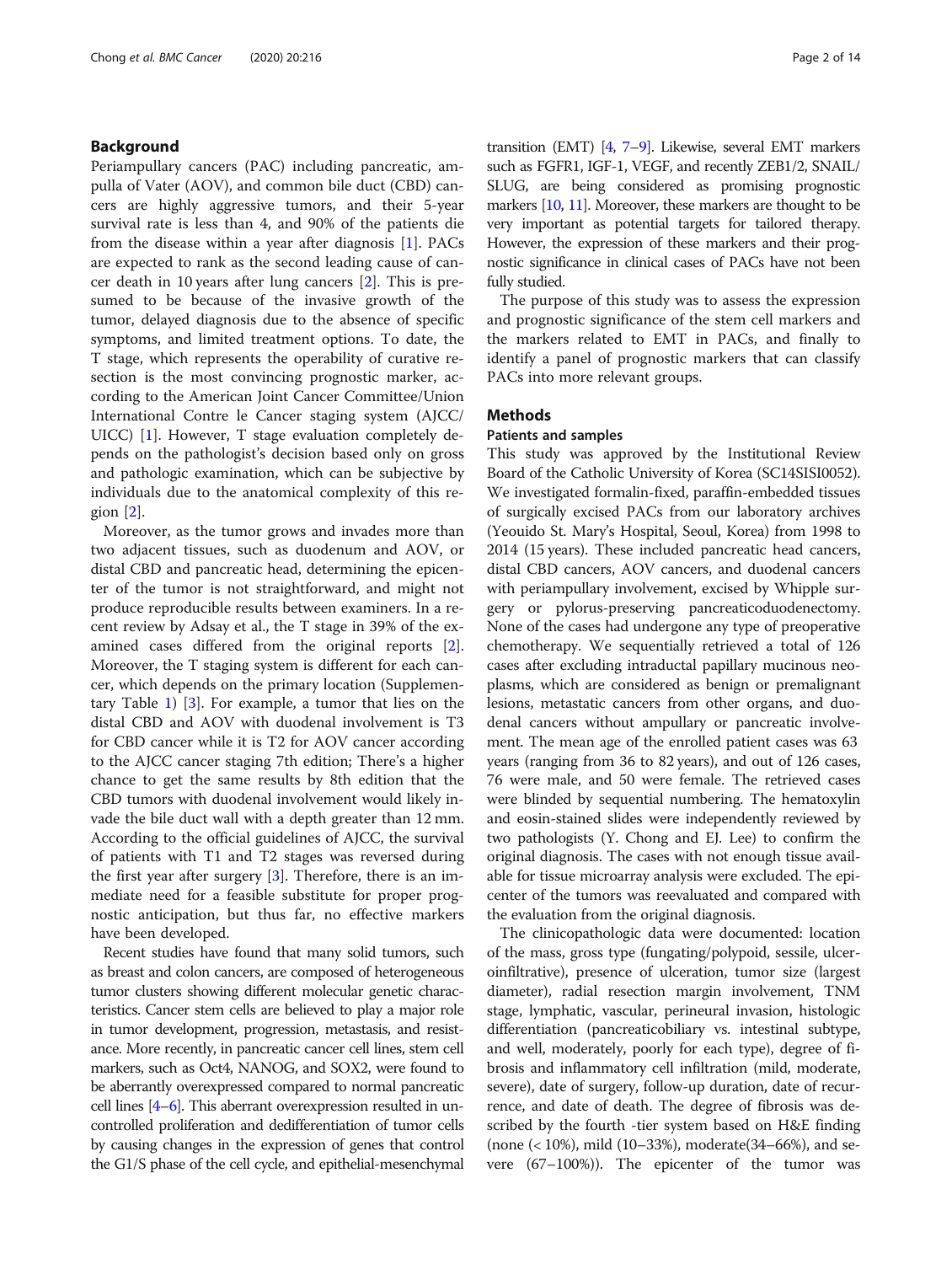reevaluated for each case and compared with the original diagnosis, based on the staging system of AJCC/UICC 7th edition because most of the cases were originally diagnosed based on the 7th edition. T stage was rescored according to the revised tumor epicenter and compared with the original T stage. Pancreaticobiliary and intestinal subtype was determined based on the results of immunohistochemical staining for CK7, CK20, CDX-2, and MUC-2 (Mucin 2),. Information regarding the cause and date of death was collected based on National Death Certificate data and medical records from our institute. Since National Death Certificate records have a year of delay for data collection, the death data of recent cases of 2013 and 2014 were documented according to our institutional medical records. Tumor recurrence was defined as a newly detected tumor or metastasis upon radiological examination such as computed tomography (CT) or position emission tomography (PET-CT) with or without an increase of serum CA19–9 level in the surgically resectable cases. Incompletely resected cases with progressive disease were excluded from assessment for tumor recurrence and, death resulting from early complications such as bleeding, bile leakage, infection, and pulmonary embolism were not considered as cancer-related death. Cases with the unknown or unspecified cause of death were excluded from survival analysis.

# Tissue microarray

Nine TMA recipient blocks were made using Quick-Ray® Tissue Microarray recipient block (UB06–2, UNI-TMA Co., LTD., Seoul, Korea). Three 2 mm sized tumor spots representing each case were taken from donor blocks to avoid tissue loss and edge artifact. Each recipient block consisted of 45 cores of tumor tissue (15 cases), and 4 cores of positive controls for stem cell markers, and 1 core of negative control. To reduce tissue loss, the recipient blocks were incubated at 30 °C for 25 min before core insertion. The positive control cores were normal lung alveoli and squamous cell carcinoma of the lung for CD24 and SOX2, testicular seminoma for Oct4, benign urothelial epithelium of the bladder for CD44v6, normal umbilical cord for FGFR1, normal blood vessel for VEGF, and normal liver tissue for IGF-1.

# Immunohistochemistry

The TMA blocks were cut into  $4 \mu m$  thick sections, mounted on silanized glass slides, and dried in an oven at 70 °C for 60 min. The slides were automatically processed and stained by BenchMark XT (Ventana, Roche Diagnostics, USA) according to the manufacturer's instructions. The procedure included antigen retrieval by heating at 70 °C for 1 h, followed by pretreatment with cell conditioner 2 (pH 6) for 60 min, and subsequent incubation with each antibody at optimal temperature for 32 min, and then counterstained by hematoxylin for 4 min and bluing agent for 4 min, followed by chromogenic detection using UltraView Universal DAB Detection Kit for mins, and final washing step for mins. The stained slides were covered with balsamic acid. Immunohistochemical staining was performed for CK7, CK20, CDX-2, and MUC-2 and the tumors were classified into pancreaticobiliary and intestinal subtype. In addition, immunohistochemical staining was performed for stem cell markers including CD24, SOX2, Oct4, and CD44v6 and epithelial-mesenchymal transition markers, including VEGF, IGF-1, and FGFR1. The dilution and incubation conditions for each antibody are as follows: CK7 (Prediluted, Ventana, Roche Diagnostics, USA), CK20 (Prediluted, Ventana, Roche Diagnostics, USA), CDX-2 (Prediluted, Ventana, Roche Diagnostics, USA), MUC-2 (Prediluted, Ventana, Roche Diagnostics, USA), CD24 (1: 50, Thermo Scientific, UK), Oct4 (ChIP Grade ab19857, 1:100, Abcam, CB4, UK), SOX2 (SP76, 1:100, Cell Marque, CA, USA), VEGF (1:50, Quartett Immunodiagnostika, Berlin, Germany), IGF-1 (1:100, Abcam, CB4, UK), FGFR1 (ChIP Grade ab10646, 1:100, Abcam, CB4, UK) and CD44v6 (1:200, Invitrogen, CA, USA). The immunoreactivity was scored for each tissue microarray core as a three-tier system  $(0, 1+, 2+, 3+)$  according to the intensity. If the intensity is heterogeneously high or low, the most commonly found intensity was scored.

#### Statistical analysis

All analyses were performed using R statistical software (version 3.2.3 via <http://web-r.org/>) and IBM SPSS Statistics (ver. 1.0.0.1347 64-bit). Statistical analysis was performed using the Mann-Whitney test for continuous variables and Fisher's exact test or chi-square tests for categorical variables to compare the groups with and without recurrence For multivariable regression analysis, logistic regression analysis was used to evaluate the association between the clinicopathologic parameters and the recurrence.

Kaplan-Meier analysis was used for survival analysis to search the parameters affecting the overall survival and disease-free survival and results with a  $p$ -value less than 0.05 were considered as statistically significant. To find the novel panel of prognostic markers, the combined immunoreactivity score was made using the immunoreactivity of certain 2, 3, 4, 5 IHC markers and analyzed with overall survival. The group was divided into the lower and higher expression groups according to the expression level of the IHC panel. Using the statistically significant parameters in Kaplan-Meier analysis, Cox regression analysis was used to confirm the relationship and to determine the odds ratio of each parameter.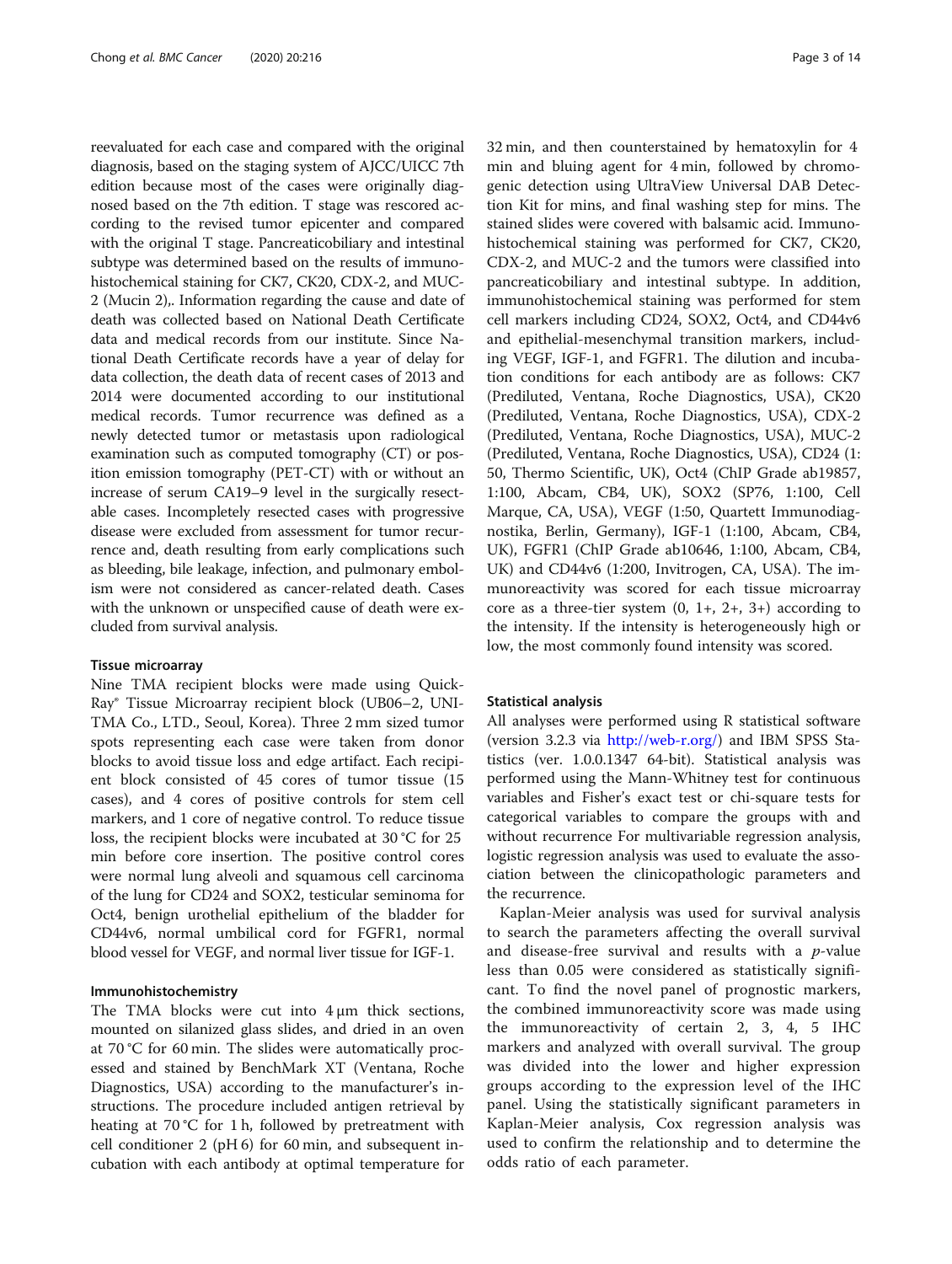# Results

# Patient and tumor characteristics

The clinicopathologic data of the evaluated cases are summarized in Table [1](#page-4-0). Mean age of the patients was 63 years (ranging from 36 to 82). There were 76 male patient cases and 50 female patient cases  $(M:F = 1.52:1)$ . Originally, the epicenter of the tumor was diagnosed as periampullary duodenum in 3 cases, AOV in 37 cases, pancreatic head in 37 cases, distal CBD in 47 cases, and proximal CBD in 2 cases. After pathological revision, the epicenter of the tumor was AOV in 34 cases, pancreatic head in 44 cases, and distal CBD in 48 cases (Table [1](#page-4-0)). Changes in the original and revised diagnoses have been described in the following section and summarized in Table [2.](#page-5-0)

Grossly, 20 cases (15.9%) were categorized as fungating type, 93 (73.8%) as infiltrative, 3 (2.4%) as ulcerofungating, 5 (4.0%) as sessile, and 2 (1.6%) as solid type. The mean tumor size was 3.2 cm (ranging from 0.6 to 8.0 cm). Since tumor size  $(> 4.5 \text{ cm})$  is one of the important prognostic markers for pancreatic cancer, the cases were divided into two groups based on tumor size (< or > than 4.5 cm) and compared. There were 96 cases with smaller tumor size (76.2%) and 30 cases with larger tumor size (23.8%). Tumor classification based on N stage according to the AJCC staging system, showed that 73 cases (57.9%) were N0, 53 were N1 (42.1%), and there were no N2 cases. M stage classification indicated that 8 cases (6.3%) were M1, while the rest was M0 (117 cases, 93.7%). Lymphatic invasion was found in 56 cases (44.4%), vascular invasion in 16 (12.7%), and perineural invasion in 72 cases (57.1%). Positive radial resection margin was found in 8 cases (6.3%). Tumor ulcer was found in 10 cases (7.9%).

Classification according to histologic grade showed that originally, 37 cases (29.4%) were diagnosed as welldifferentiated tumors, 79 (62.7%) as moderately differentiated, and 10 as (7.9%) poorly differentiated. After review, 32 (25.4%) were well-differentiated, 90 (71.4%) were moderately differentiated, and 4 (3.2%) were poorly differentiated. In histologic subtypes, 34 cases (27.2%) were pancreaticobiliary subtype, 58 (46.4%) were more likely to be pancreaticobiliary subtype, 19 cases (15.2%) were more likely to be intestinal subtype, and 14 cases (11.1%) were of the intestinal subtype. Degree of accompanying fibrosis, known as desmoplastic reaction, was absent in 4 cases (3.2%) in the original pathologic reports, mild in 20 cases (15.9%), moderate in 72 cases (57.1%), and severe in 30 cases (23.8%). After revision, it was absent in 1 case (0.8%), mild in 35 cases (27.8%), moderate in 57 cases (45.2%), and severe in 33 cases (26.2%). Degree of peritumoral inflammation was mild in 53 cases (42.1%) in the original pathologic reports, moderate in 62 cases (49.2%) and severe in 11 cases

(8.7%). After revision, it was mild in 42 cases (33.3%), moderate in 70 cases (55.6%), and severe in 14 cases (11.1%). Tumor recurrence was observed in 61 cases (48.8%) during an average follow-up of 969.7 days (ranged 3 to 5234 days). Disease-free survival duration was an average of 731.2 days (ranging from 3 to 4173 days). Eighty-seven out of 126 patients (69.0%) were dead during the follow-up.

# Comparison of tumor epicenter and T stages between original and revised diagnoses

Comparison of original and revised diagnoses showed that the epicenter of the tumor was altered in 22 out of 126 cases (17.4%) (Table [2](#page-5-0)). Among the 22 cases, 10 cases showed a discrepancy between distal CBD and pancreatic head cancers, 6 cases showed a discrepancy between distal CBD and AOV cancers, 5 cases showed a discrepancy between pancreatic head and AOV cancers, 2 cases showed a discrepancy between periampullary duodenum and AOV, 2 cases showed a discrepancy between proximal and distal CBD, and 1 case showed a discrepancy between periampullary duodenum and distal CBD. As the tumor locations have been changed after the review, the T stages were also altered (Table [2\)](#page-5-0). As a result, 6 cases showed different T stage between the original and revised diagnoses with 3 overstaged and 3 understaged cases, respectively (6 out of 126 cases, 4.8%).

# Immunohistochemical staining and immunoreactivity results

The immunohistochemical staining conditions are summarized in Table [3](#page-6-0) and the representative images of the immunohistochemical stainings are shown in Supplementary Fig. [1](#page-12-0). The immunoreactivity of SOX2 in the nucleus was negative in 13 cases (10.3%), 1+ in 66 cases (52.4%), 2+ in 45 cases (35.7%) and 3+ in 2 cases (1.6%). The SOX2 immunoreactivity in the cytoplasm was negative in 66 cases (52.4%), 1+ in 56 cases (44.4%), 2+ in 4 cases (3.2%), and no cases showed 3+. CD24 staining was negative in 6 cases (4.8%), 1+ in 79 cases (62.7%), 2+ in 37 cases (29.4%), and 3+ in 4 cases (3.2%). Oct4 immunoreactivity was  $1+$  in 26 cases (20.6%),  $2+$  in 73 cases (57.9%), and 3+ in 27 cases (21.4%). IGF-1 staining was negative in 13 cases (10.3%), 1+ in 74 cases (58.7%), 2+ in 33 cases (26.2%), and 3+ in 6 cases (4.8%). The FGFR1 immunoreactivity was  $1+$  in 7 cases (5.6%),  $2+$  in 52 cases (41.3%), and 3+ in 67 cases (53.2%). The VEGF immunoreactivity was  $1+$  in 18 cases (14.6%),  $2+$  in 78 cases (63.4%), and 3+ in 27 cases (22.0%). CD44v6 staining was negative in 14 cases (11.1%), 1+ in 41 cases (32.5%), 2+ in 43 cases (34.1%), and 3+ in 28 cases (22.2%).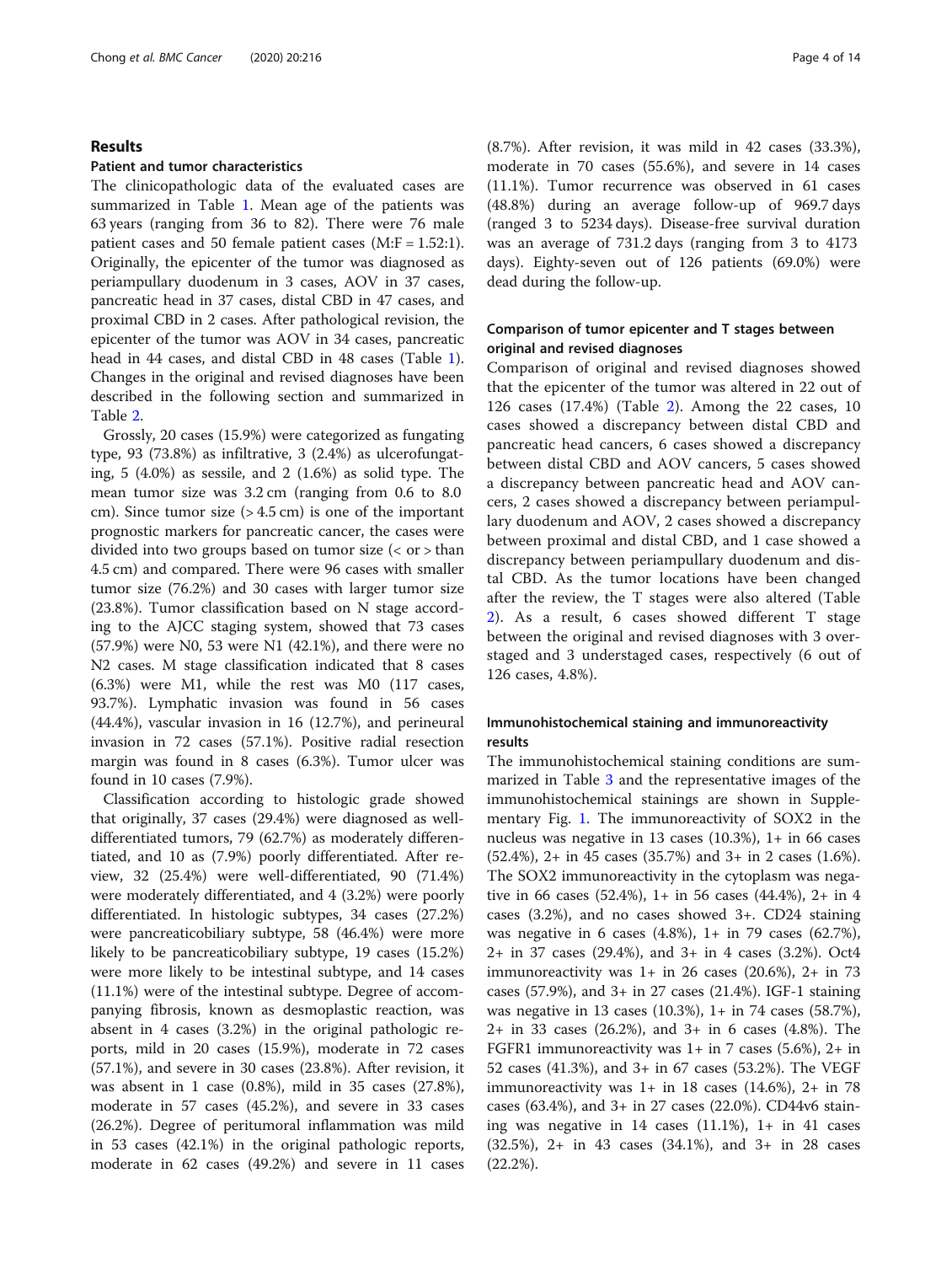# <span id="page-4-0"></span>Table 1 Summary of clinicopathological data of the enrolled cases

|                                     | No. (%)                  |                    |                       |                   |  |
|-------------------------------------|--------------------------|--------------------|-----------------------|-------------------|--|
| Age (yrs)                           | Ranged $36 \sim 82$      |                    | Mean $63.0 \pm 9.4$   |                   |  |
| Sex                                 | Male 76, Female 50       |                    | $M: F = 1.52:1$       |                   |  |
| Location (tumor epicenter)          |                          | Original diagnosis |                       | Revised diagnosis |  |
| Periampullary duodenum              | 3                        | (2.4%)             | $\mathsf{O}\xspace$   | $(0\%)$           |  |
| AOV                                 | 37                       | (29.4%)            | 34                    | (27.0%)           |  |
| Pancreatic head                     | 37                       | (29.4%)            | 44                    | $(34.9\%)$        |  |
| Distal CBD                          | 47                       | (37.3%)            | 48                    | $(38.1\%)$        |  |
| Proximal CBD                        | $\overline{2}$           | $(1.6\%)$          | $\mathbf 0$           | (0% )             |  |
| T stage                             |                          | Original diagnosis |                       | Revised diagnosis |  |
| Tis                                 | $\mathbf{1}$             | (0.8%)             | $\mathbf{1}$          | (0.8%)            |  |
| T1                                  | 21                       | (16.7%)            | 21                    | (16.7%)           |  |
| T <sub>2</sub>                      | 29                       | $(23.0\%)$         | 29                    | $(23.0\%)$        |  |
| T <sub>3</sub>                      | 67                       | (53.2%)            | 67                    | (53.2%)           |  |
| <b>T4</b>                           | 8                        | (6.3%)             | 8                     | (6.3%)            |  |
| Gross type                          |                          |                    |                       |                   |  |
| Fungating                           | 20                       |                    | $(15.9\%)$            |                   |  |
| Infiltrative                        | 93                       |                    | $(73.8\%)$            |                   |  |
| Ulcerofungating                     | 3                        |                    | (2.4%)                |                   |  |
| Sessile                             | 5                        |                    | $(4.0\%)$             |                   |  |
| Solid                               | $\overline{2}$           |                    | $(1.6\%)$             |                   |  |
| Tumor size                          | Ranged $0.6 \sim 8.0$ cm |                    | Mean $3.2 \pm 1.6$ cm |                   |  |
| $< 4.5$ cm                          | 96                       |                    | (76.2%)               |                   |  |
| $\geq$ 4.5 cm                       | 30                       |                    | (23.8%)               |                   |  |
| N stage                             |                          |                    |                       |                   |  |
| $_{\rm NO}$                         | 73                       |                    | (57.9%)               |                   |  |
| N1                                  | 53                       |                    | $(42.1\%)$            |                   |  |
| N <sub>2</sub>                      | $\mathbf 0$              |                    | (0% )                 |                   |  |
| M stage                             |                          |                    |                       |                   |  |
| M <sub>0</sub>                      | 117                      |                    | (93.7%)               |                   |  |
| M1                                  | $\,8\,$                  |                    | $(6.3\%)$             |                   |  |
|                                     | Absent                   |                    | Present               |                   |  |
| Lymphatic invasion                  | 70                       | $(55.6\%)$         | 56                    | (44.4%)           |  |
| Vascular invasion                   | 110                      | (87.3%)            | 16                    | (12.7%)           |  |
| Perineural invasion                 | 54                       | $(42.9\%)$         | $72\,$                | $(57.1\%)$        |  |
| Positive radial resected margin     | 118                      | (93.7%)            | 8                     | (6.3%)            |  |
| Tumor ulceration                    | 116                      | $(92.1\%)$         | 10                    | $(7.9\%)$         |  |
| Histologic grade                    | Original diagnosis       |                    |                       | Revised diagnosis |  |
| Well differentiated                 | 37                       | $(29.4\%)$         | 32                    | $(25.4\%)$        |  |
| Moderately differentiated           | 79                       | (62.7%)            | 90                    | (71.4%)           |  |
| Poorly differentiated               | 10                       | (7.9%)             | $\overline{4}$        | (3.2%)            |  |
| Histologic subtype                  |                          |                    |                       |                   |  |
| Pancreaticobiliary subtype          | 34                       |                    | (27.2%)               |                   |  |
| Prone to pancreaticobiliary subtype | 58                       |                    | $(46.4\%)$            |                   |  |
| Prone to intestinal subtype         | 19                       |                    | (15.2%)               |                   |  |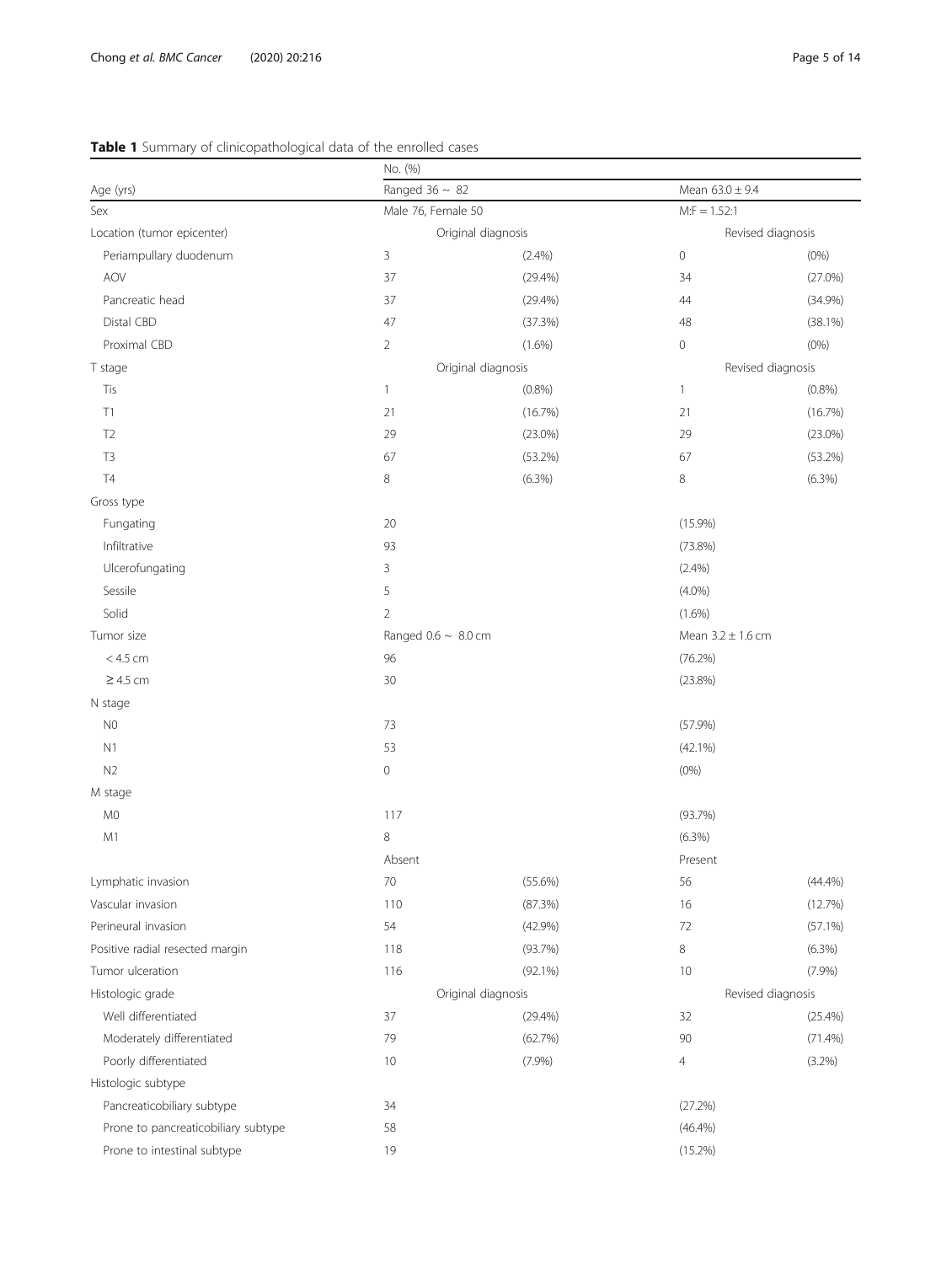# <span id="page-5-0"></span>Table 1 Summary of clinicopathological data of the enrolled cases (Continued)

|                              | No. (%)              |                    |                   |                     |  |  |
|------------------------------|----------------------|--------------------|-------------------|---------------------|--|--|
| Age (yrs)                    | Ranged $36 \sim 82$  |                    |                   | Mean $63.0 \pm 9.4$ |  |  |
| Intestinal subtype           | 14                   |                    | (11.2%)           |                     |  |  |
| Degree of fibrosis           |                      | Original diagnosis |                   | Revised diagnosis   |  |  |
| Absent                       | 4                    | $(3.2\%)$          |                   | $(0.8\%)$           |  |  |
| Mild                         | 20                   | $(15.9\%)$         | 35                | (27.8%)             |  |  |
| Moderate                     | 72                   | $(57.1\%)$         | 57                | (45.2%)             |  |  |
| Severe                       | 30                   | (23.8%)            | 33                | (26.2%)             |  |  |
| Degree of inflammation       |                      | Original diagnosis |                   | Revised diagnosis   |  |  |
| Mild                         | 53                   | $(42.1\%)$         | 42                | (33.3%)             |  |  |
| Moderate                     | 62                   | $(49.2\%)$         | 70                | (55.6%)             |  |  |
| Severe                       | 11                   | (8.7%)             | 14                | $(11.1\%)$          |  |  |
| Tumor recurrence             | Absent               |                    | Present           |                     |  |  |
|                              | 64                   | (51.2%)            | 61                | (48.8%)             |  |  |
| Death                        | 39                   | $(31.0\%)$         | 87                | $(69.0\%)$          |  |  |
| Follow-up duration (days)    | Ranged $3 \sim 5234$ |                    | $969.7 \pm 1135$  |                     |  |  |
| Disease free survival (days) | Ranged $3 \sim 4173$ |                    | $731.2 \pm 954.5$ |                     |  |  |

# Clinicopathological parameters related to tumor recurrence

There was no significant difference between the recurrence and non-recurrence groups based on age, gender, original, revised and combined locations, gross type, ulcer, tumor size, presence or absence of radial resection margin, N stage, and M stage. Although there were no statistically significant relationships between T stage and recurrence, there was a tendency that the recurrence group had a higher T stage than the non-recurrence group. Moreover, there was no statistically significant difference observed between the pathological parameters such as lymphatic invasion, vascular invasion, perineural invasion, histological deferentiation, degree of fibrosis, degree of inflammation, histological subtype and the markers detected by IHC (CK7, CK20, CDX-2, MUC-2,

Table 2 Comparison of tumor epicenter and T stages between original and revised diagnoses

| (A)                      |                         |                |                 |                |              |       |  |
|--------------------------|-------------------------|----------------|-----------------|----------------|--------------|-------|--|
|                          | Revised tumor epicenter |                |                 |                |              |       |  |
| Original tumor epicenter | Periampullary duodenum  | AOV            | Pancreatic head | Distal CBD     | Proximal CBD | Total |  |
| Periampullary duodenum   | 0                       | $\overline{2}$ | $\mathbf 0$     |                | $\mathbf{0}$ | 3     |  |
| AOV                      | $\Omega$                | 29             | 3               | 5              | $\Omega$     | 37    |  |
| Pancreatic head          | $\Omega$                | 2              | 33              | $\overline{2}$ | $\Omega$     | 37    |  |
| Distal CBD               | 0                       |                | 8               | 38             | U            | 47    |  |
| Proximal CBD             | $\Omega$                | $\Omega$       | $\Omega$        | 2              | $\Omega$     | 2     |  |
| Total                    | $\circ$                 | 34             | 44              | 48             | $\mathbf{0}$ | 126   |  |
| (B)                      |                         |                |                 |                |              |       |  |
|                          |                         |                | Revised T stage |                |              |       |  |
| Original T stage         | Tis                     | T1             | T <sub>2</sub>  | T <sub>3</sub> | <b>T4</b>    | Total |  |
| Tis                      |                         | $\mathbf{0}$   | 0               | 0              | $\mathbf{0}$ |       |  |
| T1                       | $\Omega$                | 21             | $\mathbf{0}$    | $\mathbf{0}$   | $\mathbf{0}$ | 21    |  |
| T <sub>2</sub>           | $\Omega$                | $\circ$        | 27              | $\overline{2}$ | $\Omega$     | 29    |  |
| T <sub>3</sub>           | $\Omega$                | 0              | $\overline{2}$  | 64             |              | 67    |  |
| T <sub>4</sub>           | $\cap$                  | $\Omega$       | $\Omega$        |                |              | 8     |  |
| Total                    |                         | 21             | 29              | 67             | 8            | 126   |  |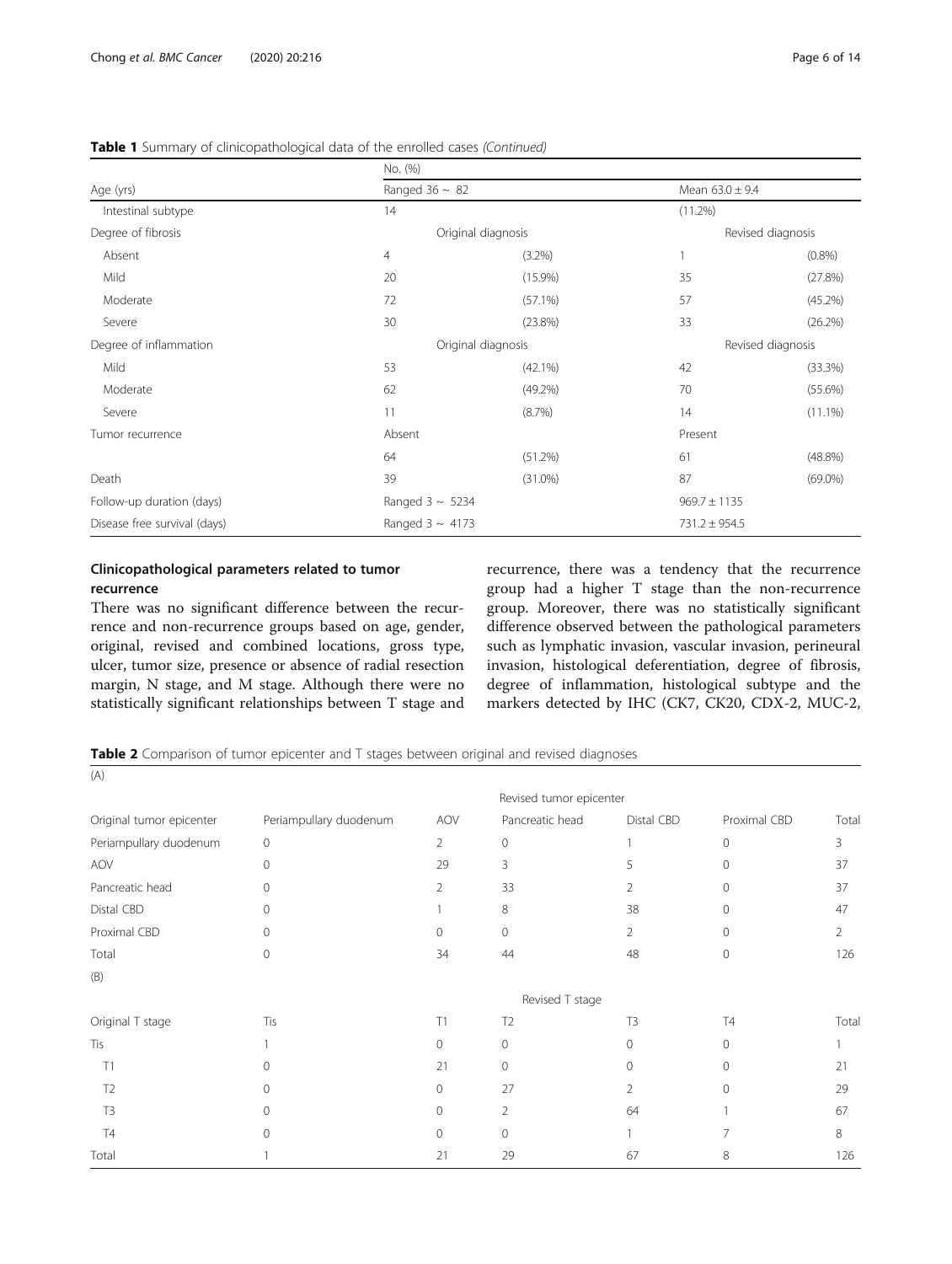<span id="page-6-0"></span>Table 3 Condition of immunohistochemical stains and the immunoreactivity

| <b>IHC</b> markers |       | SOX2 (Nu)          |                | SOX2 (Cyto)                      | CD24                 |        | Oct4                   |        | $IGF-1$         |        | <b>FGFR</b> |                | <b>VEGF</b>  |                   | CD44v6                          |        |
|--------------------|-------|--------------------|----------------|----------------------------------|----------------------|--------|------------------------|--------|-----------------|--------|-------------|----------------|--------------|-------------------|---------------------------------|--------|
| Vendor             |       | Cell Marque (SP76) |                |                                  | Thermo<br>Scientific |        | abcam                  |        | abcam           |        | abcam       |                | Ouartett     | Immunodiagnostika | Invitrogen                      |        |
| Dilution           | 1:100 |                    |                |                                  | 1:50                 |        | 1:100                  |        | 1:100           |        | 1:100       |                | 1:50         |                   | 1:200                           |        |
| Positive control   |       | cell carcinoma     |                | Normal lung alveoli and squamous |                      |        | Testicular<br>seminoma |        | Normal<br>liver |        | Normal      | umbilical cord | Blood vessel |                   | Benign urothelial<br>epithelium |        |
|                    | No.   | (%)                | No.            | (% )                             | No.                  | (% )   | No.                    | (9/6)  | No.             | (% )   | No.         | (%)            | No.          | (%)               | No.                             | (% )   |
| $\Omega$           | 13    | (10.3)             | 66             | (52.4)                           | 6                    | (4.8)  | $\mathbf{0}$           | (0.0)  | 13              | (10.3) | $\Omega$    | (0.0)          | $\mathbf{0}$ | (0.0)             | 14                              | (11.1) |
| $1+$               | 66    | (52.4)             | 56             | (44.4)                           | 79                   | (62.7) | 26                     | (20.6) | 74              | (58.7) |             | (5.6)          | 18           | (14.6)            | 41                              | (32.5) |
| $2+$               | 45    | (35.7)             | $\overline{4}$ | (3.2)                            | 37                   | (29.4) | 73                     | (57.9) | 33              | (26.2) | 52          | (41.3)         | 78           | (63.4)            | 43                              | (34.1) |
| $3+$               | 2     | (1.6)              | $\mathbf{0}$   | (0.0)                            | $\overline{4}$       | (3.2)  | 27                     | (21.4) | 6               | (4.8)  | 67          | (53.2)         | 27           | (22.0)            | 28                              | (22.2) |
| Total              | 26    | (100)              | 26             | (100)                            | 126                  | (100)  | 26                     | (100)  | 26              | (100)  | 126         | (100)          | 123          | (100)             | 126                             | (100)  |

SOX2 (nuclear), SOX2 (cytoplasmic), CD24, Oct4, IGF-1, FGFR1, VEGF, and CD44v6). However, the only significant difference was observed in the original degree of fibrosis ( $p = 0.020$ ) as indicated in Table [4.](#page-7-0) However, the multivariable regression analysis showed no statistical differences among all clinicopathological parameters according to tumor recurrence (data not shown).

# Disease-free survival analysis in recurrence patient

The clinical parameters such as age  $\langle 74 (p = 0.0221)$ , location of AOV ( $p = 0.014$ ), lower T stage ( $p = 0.02$ ), size less than 1.5 cm ( $p = 0.0426$ ), lower N stage (N0) ( $p =$ 0.000391) were significantly associated with better disease-free survival (DFS) in recurrent patients, whereas, no significant correlation was observed in other parameters (Supplementary Fig. [2\)](#page-12-0).

In addition, other pathological parameters including no lymphatic invasion ( $p < 0.0001$ ), histological well differentiation ( $p = 0.00121$ ), intestinal subtype ( $p =$ 0.0417), and mild fibrosis ( $p = 0.0259$ ) showed a significant association with better DFS (Supplementary Fig. [3](#page-12-0)). In addition, IHC markers such as CDX-2 ( $p = 0.0245$ ) and FGFR1 ( $p = 0.0181$ ) were also significantly correlated with better DFS (Supplementary Fig. [4\)](#page-12-0). Cox regression analysis showed no significant relation of any clinicopathologic parameters to DFS (data not shown).

# Clinicopathological parameters related to overall survival

Among clinical parameters, age ( $p = 0.0527$ ) and gender  $(p = 0.908)$  were not associated with overall survival. On the other hand, location of AOV ( $p < 0.0001$ ), lower T stage ( $p = 0.000228$ ), sessile and solid gross type ( $p =$ 0.00278), size less than 1.5 cm ( $p = 0.00727$ ), lower N stage (N0) ( $p < 0.0001$ ), and lower M stage (M0) ( $p =$ 0.000139) were significantly related to better overall survival (Fig. [1\)](#page-9-0). Among pathological parameters, better overall survival was related to no lymphatic invasion  $(P < 0.0001)$ , no vascular invasion  $(p = 0.000325)$ , no perineural invasion ( $p = 0.00145$ ), histological well

differentiation ( $p = 0.000793$ ), intestinal subtype ( $p =$ 0.000483), no fibrosis ( $p = 0.00497$ ), and severe inflammation ( $p = 0.036$ ) (Fig. [2](#page-10-0)). In addition, expression of four IHC markers, higher expression of intestinal-type markers, CK20 ( $p = 0.0135$ ) and CDX2 ( $p = 0.000135$ ), and higher expression of EMT markers, FGFR1 ( $p =$ 0.0014) and VEGF ( $p = 0.0333$ ) were significantly related to better overall survival (Fig. [3\)](#page-11-0). The combined panel expression score more than 8 of CK20, CDX2, FGFR1, VEGF, and IGF-1 was significantly related to better overall survival ( $p = 0.000445$ ) as well as the combined panel expression score more than 6 of CK20, CDX2, FGFR1, and VEGF  $(p < 0.0001)$  (Fig. [3](#page-11-0)). Cox regression analysis also showed a significant relationship of N stage, lymphatic invasion, degree of inflammation, pancreaticobiliary/ intestinal subtypes, expression of intestinal markers, CK20 and CDX2, and EMT markers, FGFR1 and VEGF (Supplementary Table [2](#page-12-0), Supplementary Fig. [5\)](#page-12-0).

# **Discussion**

The two major findings in this study are, first, FGFR1 could be a promising prognostic marker for periampullary cancers, and second, peritumoral fibrosis was associated with tumor recurrence in periampullary cancer patients. We also confirmed significant relationship between overall survival and previously known clinicopathological prognostic markers, such as age, location, T stage, gross type, size, N stage, M stage, lymphatic invasion, vascular invasion, perineural invasion, histological differentiation, inflammation and the staining pattern of the IHC markers (CK20, CDX2), as described in the literature [[1,](#page-13-0) [12\]](#page-13-0).

In the present study, FGFR1 is significantly associated with overall survival and disease-free survival in periampullary/pancreatic cancer patients. FGFR1 has been known to be related to the prognosis of several human cancers [\[9](#page-13-0), [13\]](#page-13-0). It is a member of the tyrosine kinase family and shares similar structural morphology with VEGFRs and platelet-derived growth factor receptors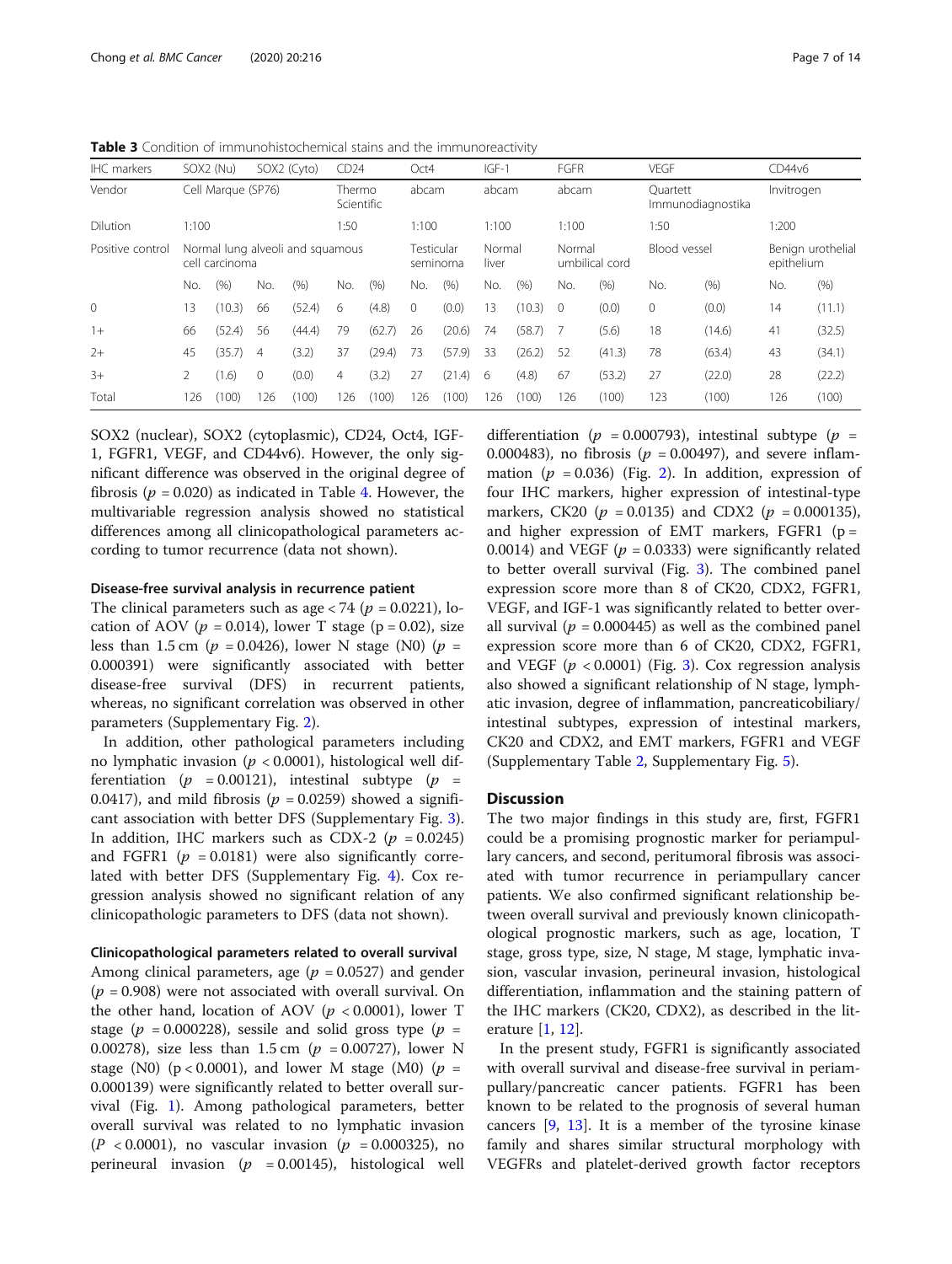<span id="page-7-0"></span>Table 4 Clinicopathological parameters related to tumor

| recurrence                        |                              |                          |           |
|-----------------------------------|------------------------------|--------------------------|-----------|
| Clinicopathologic                 | No. (%)                      | P value                  |           |
| parameters                        | Non-recurrence<br>$(N = 58)$ | Recurrence<br>$(N = 61)$ |           |
| Age (yrs)                         | $62.4 \pm 9.9$               | $64.4 \pm 8.9$           | 0.258     |
| Sex                               |                              |                          |           |
| Male                              | 37 (63.8%)                   | 36 (59.0%)               | 0.729     |
| Female                            | 21 (36.2%)                   | 25 (41.0%)               |           |
| Original location (epicenter)     |                              |                          | 0.347     |
| Periampullary duodenum            | $2(3.4\%)$                   | $1(1.6\%)$               |           |
| <b>AOV</b>                        | 20 (34.5%)                   | 16 (26.2%)               |           |
| Pancreatic head                   | 15 (25.9%)                   | 16 (26.2%)               |           |
| Distal CBD                        | 19 (32.8%)                   | 28 (45.9%)               |           |
| Proximal CBD                      | 2(3.4%)                      | $0(0.0\%)$               |           |
| Revised location (epicenter)      |                              |                          | ΝA        |
| <b>AOV</b>                        | $0(0.0\%)$                   | $0(0.0\%)$               |           |
| Pancreatic head                   | 20 (34.5%)                   | 14 (23.0%)               |           |
| Distal CBD                        | 38 (65.5%)                   | 47 (77.0%)               |           |
| Combined location<br>(epicenter)  |                              |                          | ΝA        |
| <b>AOV</b>                        | $0(0.0\%)$                   | $0(0.0\%)$               |           |
| Pancreatic head                   | 17 (34.7%)                   | 13 (26.5%)               |           |
| Distal CBD                        | 32 (65.3%)                   | 36 (73.5%)               |           |
| Original T stage                  |                              |                          | 0.536     |
| Tis                               | 1(1.7%)                      | $0(0.0\%)$               |           |
| Τ1                                | 13 (22.4%)                   | 8 (13.1%)                |           |
| T2                                | 14 (24.1%)                   | 15 (24.6%)               |           |
| T3                                | 28 (48.3%)                   | 35 (57.4%)               |           |
| T4                                | 2(3.4%)                      | $3(4.9\%)$               |           |
| Gross type                        |                              |                          | <b>NA</b> |
| Fungating                         | 12 (21.4%)                   | 8 (13.3%)                |           |
| Infiltrative                      | 37 (66.1%)                   | 50 (83.3%)               |           |
| Ulcerofungating                   | 2(3.6%)                      | 1(1.7%)                  |           |
| Sessile                           | $3(5.4\%)$                   | $1(1.7\%)$               |           |
| Solid                             | 2(3.6%)                      | $0(0.0\%)$               |           |
| Ulcer                             |                              |                          |           |
| Absent                            | 54 (93.1%)                   | 55 (90.2%)               | 0.805     |
| Present                           | 4 (6.9%)                     | 6(9.8%)                  |           |
| Average tumor size                | $3.0 \pm 1.5$                | $3.3 \pm 1.7$            | 0.199     |
| Tumor size < 4.5 cm               | 47 (81.0%)                   | 44 (72.1%)               | 0.353     |
| $\geq$ 4.5 cm                     | 11 (19.0%)                   | 17 (27.9%)               |           |
| Radial resection margin<br>Absent | 56 (96.6%)                   | 57 (93.4%)               | 0.722     |
| Present                           | $2(3.4\%)$                   | $4(6.6\%)$               |           |
| No. of positive lymph nodes       | $0.7 \pm 1.2$                | $1.2 \pm 1.8$            | 0.073     |
| No. of dissected lymph<br>nodes   | $11.6 \pm 7.4$               | $11.2 \pm 7.0$           | 0.730     |

| Table 4 Clinicopathological parameters related to tumor |  |  |
|---------------------------------------------------------|--|--|
| recurrence (Continued)                                  |  |  |

| Clinicopathologic                      | No. (%)                      | P value                  |          |
|----------------------------------------|------------------------------|--------------------------|----------|
| parameters                             | Non-recurrence<br>$(N = 58)$ | Recurrence<br>$(N = 61)$ |          |
| N stage                                |                              |                          |          |
| N <sub>0</sub>                         | 38 (65.5%)                   | 34 (55.7%)               | 0.366    |
| N <sub>1</sub>                         | 20 (34.5%)                   | 27 (44.3%)               |          |
| M stage                                |                              |                          |          |
| M0                                     | 55 (94.8%)                   | 60 (98.4%)               | 0.575    |
| M1                                     | 3(5.2%)                      | $1(1.6\%)$               |          |
| Lymphatic invasion Absent              | 38 (65.5%)                   | 30 (49.2%)               | 0.106    |
| Present                                | 20 (34.5%)                   | 31 (50.8%)               |          |
| Vascular invasion                      |                              |                          |          |
| Absent                                 | 51 (87.9%)                   | 53 (86.9%)               | 1.000    |
| Present                                | 7 (12.1%)                    | 8 (13.1%)                |          |
| Perineural invasion Absent             | 27 (46.6%)                   | 26 (42.6%)               | 0.805    |
| Present                                | 31 (53.4%)                   | 35 (57.4%)               |          |
| Histologic grade                       |                              |                          | 0.845    |
| Well differentiated                    | 17 (29.3%)                   | 17 (27.9%)               |          |
| Moderately differentiated              | 37 (63.8%)                   | 38 (62.3%)               |          |
| Poorly differentiated                  | 4 (6.9%)                     | 6 (9.8%)                 |          |
| Degree of fibrosis                     |                              |                          | $0.020*$ |
| None                                   | 4 (6.9%)                     | $0(0.0\%)$               |          |
| Mild                                   | 11 (19.0%)                   | 9 (14.8%)                |          |
| Moderate                               | 36 (62.1%)                   | 33 (54.1%)               |          |
| Severe                                 | 7 (12.1%)                    | 19 (31.1%)               |          |
| Degree of inflammation                 |                              |                          | 0.415    |
| Mild                                   | 21 (36.2%)                   | 28 (45.9%)               |          |
| Moderate                               | 30 (51.7%)                   | 29 (47.5%)               |          |
| Severe                                 | 7 (12.1%)                    | 4 (6.6%)                 |          |
| Histologic subtype                     |                              |                          | 0.932    |
| Pancreaticobiliary subtype             | 8 (14.0%)                    | 21 (34.4%)               |          |
| Prone to<br>pancreaticobiliary subtype | 29 (50.9%)                   | 28 (45.9%)               |          |
| Prone to intestinal<br>subtype         | 10 (17.5%)                   | 8 (13.1%)                |          |
| Intestinal subtype                     | 10 (17.5%)                   | 4 (6.6%)                 |          |
| CK7                                    |                              |                          |          |
| Negative                               | 8 (13.8%)                    | $2(3.3\%)$               | 0.145    |
| $1+$                                   | 5(8.6%)                      | 5(8.2%)                  |          |
| $2+$                                   | 10 (17.2%)                   | 17 (27.9%)               |          |
| $3+$                                   | 35 (60.3%)                   | 37 (60.7%)               |          |
| CK20                                   |                              |                          |          |
| Negative                               | 28 (48.3%)                   | 42 (68.9%)               | 0.110    |
| $1+$                                   | 15 (25.9%)                   | 7 (11.5%)                |          |
| $2+$                                   | 8 (13.8%)                    | 7 (11.5%)                |          |
| $3+$                                   | 7 (12.1%)                    | 5 (8.2%)                 |          |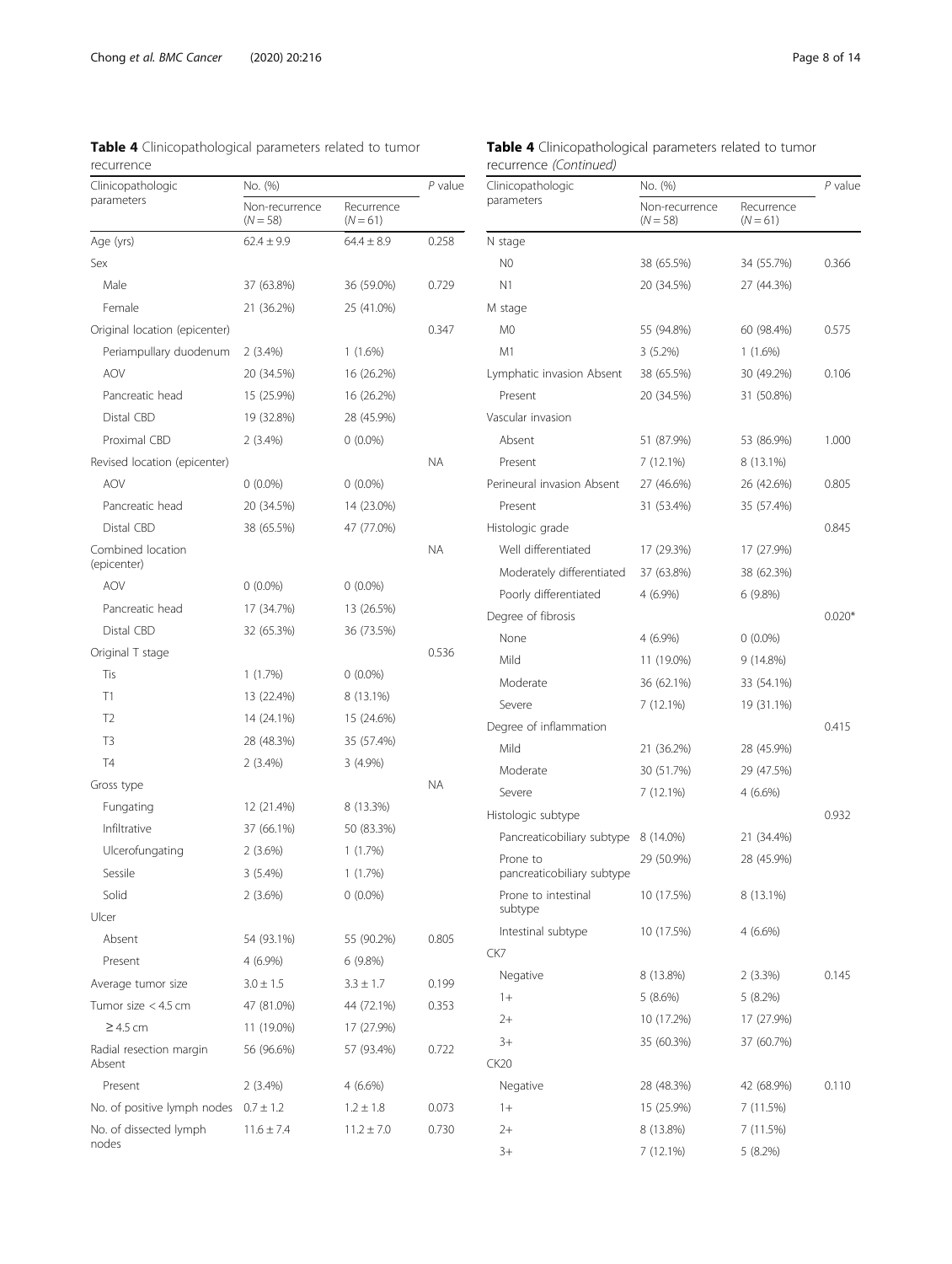| Clinicopathologic              | No. (%)                      | P value                  |       |  |
|--------------------------------|------------------------------|--------------------------|-------|--|
| parameters                     | Non-recurrence<br>$(N = 58)$ | Recurrence<br>$(N = 61)$ |       |  |
| <b>CDX</b>                     |                              |                          |       |  |
| Negative                       | 13 (22.4%)                   | 21 (34.4%)               | 0.086 |  |
| $1+$                           | 18 (31.0%)                   | 23 (37.7%)               |       |  |
| $2+$                           | 10 (17.2%)                   | 10 (16.4%)               |       |  |
| $3+$                           | 17 (29.3%)                   | 7 (11.5%)                |       |  |
| <b>MUC</b>                     |                              |                          |       |  |
| Negative                       | 51 (87.9%)                   | 56 (91.8%)               | 0.692 |  |
| Positive                       | 7(12.1%)                     | $5(8.2\%)$               |       |  |
| SOX2 (nuclear) Negative        | 5(8.6%)                      | 6(9.8%)                  | 0.497 |  |
| $1+$                           | 31 (53.4%)                   | 31 (50.8%)               |       |  |
| $2+$                           | 20 (34.5%)                   | 24 (39.3%)               |       |  |
| $3+$                           | 2(3.4%)                      | $0(0.0\%)$               |       |  |
| SOX2 (cytoplasmic)<br>Negative | 30 (51.7%)                   | 32 (52.5%)               | 0.107 |  |
| $1+$                           | 24 (41.4%)                   | 29 (47.5%)               |       |  |
| $2+$                           | 4 (6.9%)                     | $0(0.0\%)$               |       |  |
| CD24                           |                              |                          |       |  |
| Negative                       | 4 (6.9%)                     | 2(3.3%)                  | 0.728 |  |
| $1+$                           | 37 (63.8%)                   | 37 (60.7%)               |       |  |
| $2+$                           | 15 (25.9%)                   | 20 (32.8%)               |       |  |
| $3+$                           | $2(3.4\%)$                   | 2(3.3%)                  |       |  |
| OCT4                           |                              |                          |       |  |
| $1+$                           | 12 (20.7%)                   | 14 (23.0%)               | 0.943 |  |
| $2+$                           | 34 (58.6%)                   | 34 (55.7%)               |       |  |
| $3+$                           | 12 (20.7%)                   | 13 (21.3%)               |       |  |
| $IGF-1$                        |                              |                          |       |  |
| Negative                       | 7(12.1%)                     | 6(9.8%)                  | 0.778 |  |
| $1+$                           | 32 (55.2%)                   | 38 (62.3%)               |       |  |
| $2+$                           | 16 (27.6%)                   | 14 (23.0%)               |       |  |
| $3+$                           | 3(5.2%)                      | $3(4.9\%)$               |       |  |
| FGFR                           |                              |                          |       |  |
| $1+$                           | 3(5.2%)                      | 4 (6.6%)                 | 0.697 |  |
| $2+$                           | 22 (37.9%)                   | 27 (44.3%)               |       |  |
| $3+$                           | 33 (56.9%)                   | 30 (49.2%)               |       |  |
| <b>VEGF</b>                    |                              |                          |       |  |
| $1+$                           | 6 (10.3%)                    | 10 (17.2%)               | 0.547 |  |
| $2+$                           | 38 (65.5%)                   | 36 (62.1%)               |       |  |
| $3+$                           | 14 (24.1%)                   | 12 (20.7%)               |       |  |
| CD44v6 Negative                | 6 (10.3%)                    | 6(9.8%)                  | 0.927 |  |
| $1+$                           | 18 (31.0%)                   | 22 (36.1%)               |       |  |
| $2+$                           | 21 (36.2%)                   | 19 (31.1%)               |       |  |
| $3+$                           | 13 (22.4%)                   | 14 (23.0%)               |       |  |

Table 4 Clinicopathological parameters related to tumor recurrence (Continued)

(PDGFRs), which implies the potential role of FGFR1 in the carcinogenesis of many human cancers [\[9](#page-13-0), [13\]](#page-13-0). Many reports including data from the cancer genome atlas study have provided evidence regarding the involvement of FGFRs in the carcinogenesis of several cancers such as primary lobular breast carcinomas (20%) [\[14](#page-13-0)], lung cancer  $(22%)$  [[15](#page-13-0)], and pancreatic cancer  $(5%)$  [\[16](#page-13-0)]. However, the prognostic impact of FGFR1 expression in cancer shows conflicting results depending on cancer types. Higher expression of the FGFR1 gene predicts poor overall survival and shorter disease-free survival in esophageal squamous cell carcinoma [[17\]](#page-13-0) and similar results were observed in non-small-cell lung cancer, particularly squamous cell carcinoma [\[18](#page-13-0)].

On the other hand, a recent study performed in the Korean patients showed that FGFR1 positive pancreatic cancer had better overall survival as compared to FGFR1 negative pancreatic cancer [\[19](#page-13-0)], which is consistent with the findings of our study. Although the precise reason for this discrepancy in different cancer types is unclear, it could probably be due to the different pathogenic roles of FGFR1 in various cancers. High expression of FGFR1 might cause a severe desmoplastic reaction (increased fibrosis) and could be protective or antitumorigenic in pancreatic cancers.

On the other hand, in this study, we found that the degree of peritumoral fibrosis was related to tumor recurrence. Although this finding seems conflicting with the first finding, high FGFR1 expression is correlated with the degree of fibrosis but is not strictly linked together. In pancreatic cancer, pancreatic stellate cells (PSCs) in the stroma are considered as the sprouting seeds of cancer progression and metastasis [\[20](#page-13-0)]. These are essential components of the tumor-stromal organization and are usually present as quiescent or inactive cells in normal pancreatic tissue. These cells are believed to play a key role in extracellular matrix production and regulate or promote EMT [[2,](#page-13-0) [20](#page-13-0)]. It is possible that after surgery, tumors with a higher degree of fibrosis might have increased remnant fibrotic tissue containing activated PSCs, and this could be the foci of recurrence. In a recent study in colorectal cancers, fibrosis in metastatic lymph nodes was strongly associated with poor overall survival and relapse-free survival [\[21\]](#page-13-0), suggesting that the fibrosis in the metastatic lymph nodes can be a potential foci of tumor recurrence. In our study, recurrence was also related to lymph node metastasis.

EMT is very important for the progression and metastasis of many cancers. It is particularly crucial in pancreatic cancer because histologically, pancreatic cancer is characterized by increased mesenchymal as well as epithelial features compared to other adenocarcinomas in other organs. In EMT, the epithelial cells lose polarity and cell to cell contact, have decreased E-cadherin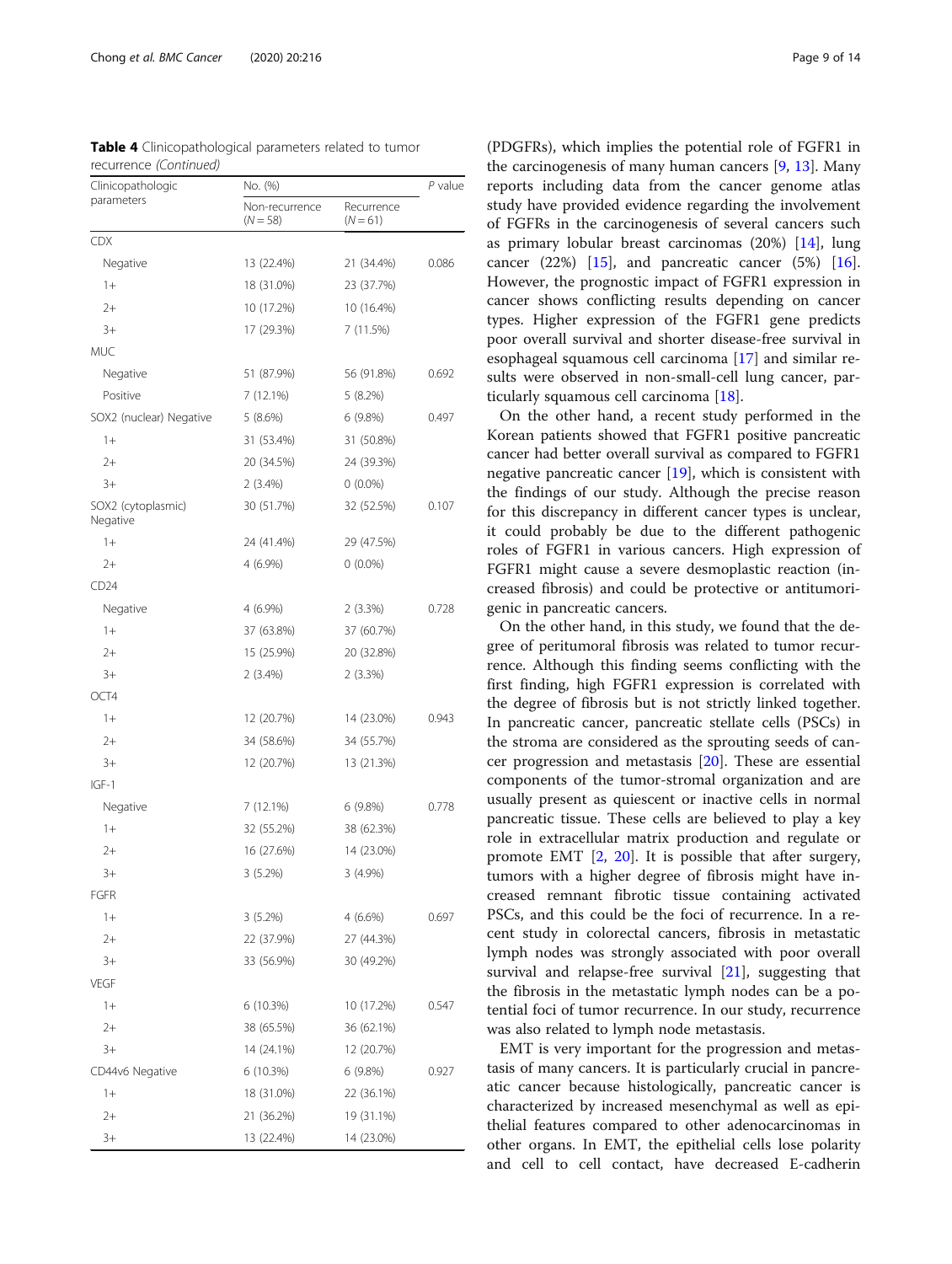<span id="page-9-0"></span>

(e) gross type, (f) size, (g) N stage, and (h) M stage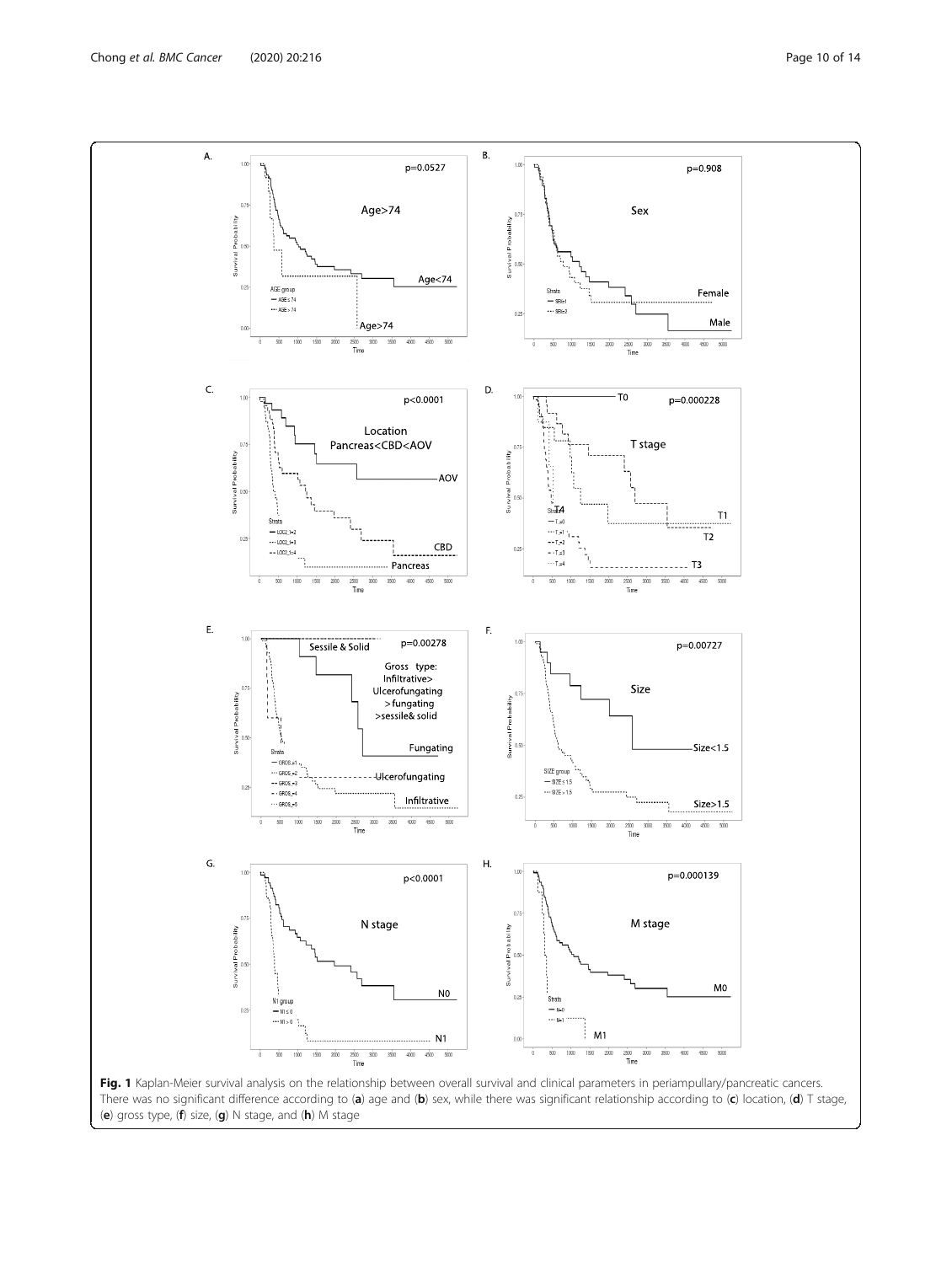<span id="page-10-0"></span>

cancers. There was significant difference according to a lymphatic invasion, b vascular Invasion, c perineural invasion, e histological differentiation, f pancreatobillary/intestinal type, g fibrosis, and h inflammation, whereas there was no significant difference according to d radial margin involvement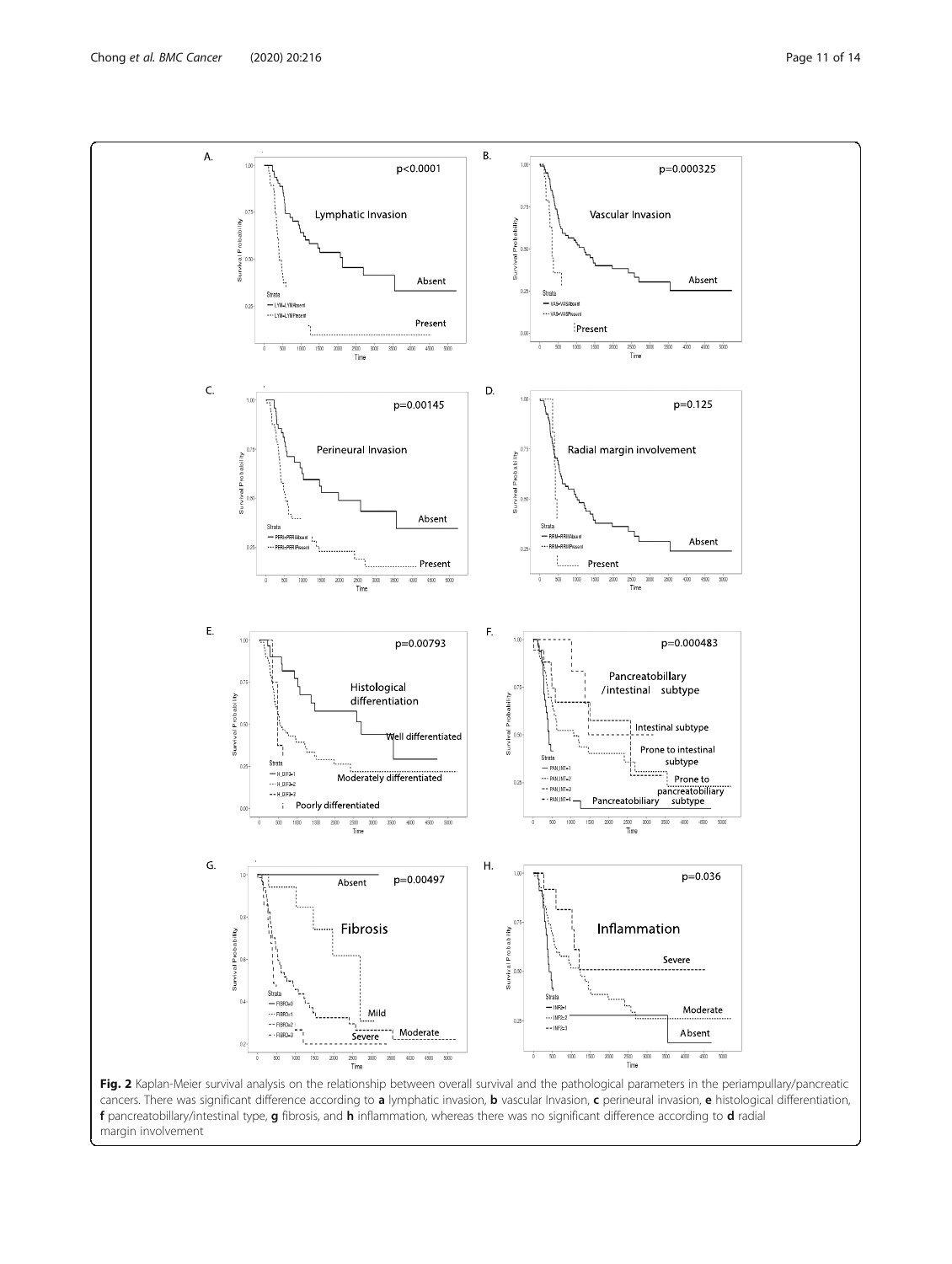<span id="page-11-0"></span>

expression and increased vimentin expression during the mesenchymal transition [[8](#page-13-0)]. However, the loss of Ecadherin is usually exclusively found in metastatic lesions and the vimentin is well known for non-specific, frequent coexpression in pancreatic cancers. Therefore, the feasibility as a prognostic marker seems to be limited although a few studies have suggested these as potential prognostic markers [[22\]](#page-13-0).

On the other hand, the EMT marker VEGF shares similar structural morphology with FGFRs, and both are very important for angiogenesis [[9\]](#page-13-0). It has been reported that the expression of VEGF and FGFR1 were correlated with microvessels density [[13\]](#page-13-0). Generally, VEGF is associated with poor overall survival in cancer. Yousuke et al. demonstrated that high VEGF expression showed significantly worse survival compared to low VEGF expression in pancreatic adenocarcinoma [\[23](#page-13-0)]. Surprisingly, in our study, we found a positive relationship between VEGF expression and overall survival, which is opposed to that of previous studies. In addition, the combined panel expression of CK20, CDX2, FGFR1, VEGF, and IGF-1 and CK20, CDX2, FGFR1, and VEGF were also useful prognostic markers for better survival.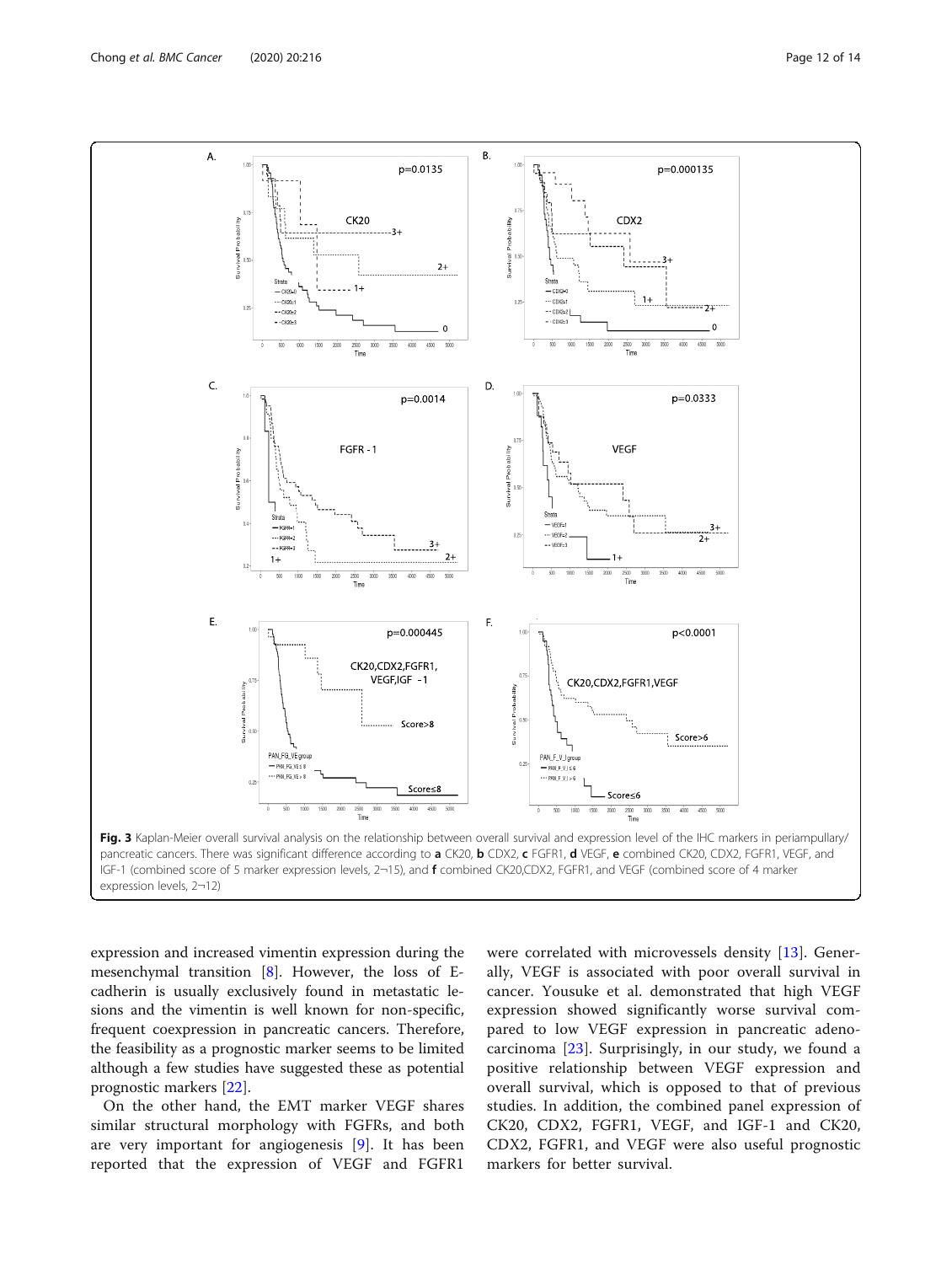<span id="page-12-0"></span>In terms of stem cell markers, no stems cell markers including Oct4, SOX2, CD24, and CD44v6, showed significant relationship either with overall survival and disease-free survival. Higher expression of SOX2 and Oct4 has been reported to be associated with worse survival in some cancers, such as esophageal carcinoma [[24\]](#page-13-0). As mentioned in the introduction, the aberrant expression of stem cell markers, such as Oct4, SOX2, CD24, CD44, PDX-1, SHH, and CD133, was suggested to be related to the prognosis in pancreatic cell lines, according to several studies [\[7](#page-13-0), [25\]](#page-13-0). However, there are no studies so far conducted on the human hosts but only in the cell lines about the aforementioned markers. Our study investigated the clinical and prognostic significance of the stem cell marker expression in a large number of pancreatic cancer samples, and the result was not significant among all markers, which was opposed to the results of the studies using the cell lines. One thing to notice, Quint et al. have reported that the expression of stem cell markers, Ptc and PDX-1, is related to survival in certain grades of pancreatic cancers using 51 cases [\[26\]](#page-13-0).

In this study, we reevaluated the T stage according to the tumor epicenter and, 22 out of 126 cases (17.4%) have been revised. Although it is not as high as reported by Adsay et al. (39%) [\[2](#page-13-0)], the number of cases with the revised T stage was considerably high and therefore, cannot be neglected. Due to the anatomic complexity, determining the tumor epicenter correctly when the tumor is detected in the advanced stage is a complicated issue. In this study, although we evaluated the difference in T staging based on the 7th AJCC cancer staging system, the results would be similar in the 8th edition as well. The determination of tumor epicenter is the most important factor to differentiate AOV, pancreatic, and CBD cancers and the T stage of 8th edition AJCC system is also based on the different size standards according to the location [\[27](#page-13-0)]. In our suggestion, pancreaticobiliary/intestinal subtypes, according to the expression status of CK20 and CDX2, can be a good supportive parameter for better TNM staging. The combined panel markers including CK20, CDX2, FGFR1, VEGF, and IGF-1 or CK20, CDX2, FGFR1, and VEGF, also can be good prognostic markers.

# Conclusions

In this study, we identified fibrosis and FGFR1 expression as new prognostic markers to predict tumor recurrence and overall survival, respectively. Moreover, there was no significant correlation between stem cell markers and overall survival. Further basic studies on the VEGF and FGFR1 expression and the relationship between the markers need to be investigated in relation to EMT of PACs.

# Supplementary information

Supplementary information accompanies this paper at [https://doi.org/10.](https://doi.org/10.1186/s12885-020-6673-2) [1186/s12885-020-6673-2.](https://doi.org/10.1186/s12885-020-6673-2)

Additional file 1: Table S1. Comparison of T stage in AJCC cancer staging system 7th edition (2010) according to the tumor location. Table S2. Cox regression analysis for overall survival of periampullary/pancreatic cancer patients.

Additional file 2: Figure S1. Representative images of the immunohistochemical stainings using the tissue microarray of periampullary/ periampullary cancers (× 400). (a) Sox2 cytoplasm and nucleus (b) CD24 (c) OCT4 (d) IGF-1 (e) FGFR1, (f) VEGF (g) CD44v6 (h) CK7 (i) CK20 (j) CDX-2 (k) MUC2, with negative (no expression), 1+ (low expression), 2+ (moderate expression) and 3+ (high expression) intensity. **Figure S2.** Kaplan-Meier survival analysis on the relationship between disease free survival and clinical parameter in recurrent periampullary/ pancreatic cancers . There was significant difference according to (A) age, (C) location, (D) T stage, (F) Size, and (G) N stage. While there was no significant difference according to (B) sex, (E) gross type, and (H) M stage. Figure S3. Kaplan-Meier survival analysis on the relationship between disease free survival and pathological parameter in recurrent periampullary/pancreatic cancers . There was significant difference according to (A) lymphatic invasion, (E) histological differentiation, (F) pancreatobillary type vs intestinal type, and (G) fibrosis, while there was no significant relationship according to (B) vascular Invasion, (C) perineural invasion, (D) radial margin involvement, and (H) inflammation. Figure S4. Kaplan-Meier survival analysis on the relationship between disease free survival analysis and expression level of the IHC markers in recurrent periampullary/pancreatic cancers. There was no significant difference according to (A) CK20, and (D) VEGF, while there was significant difference according to (B) CDX2, and (C) FGFR1. Figure S5. Cox regression analysis of FGFR in periampullary/pancreatic cancer patients. (A) Survival probability of FGFR1+, 2+, 3+ groups, (B) Log-Log survival probability of FGFRs 1+, 2+, 3+ groups.

## Abbreviations

AJCC: American Joint Cancer Committee; CT: Computed tomography; EMT: Epithelial-mesenchymal transition; FGFR1: Fibroblast growth factor receptor 1; IGF-1: Insulin-like growth factor-1; OCT-4: Octamer transcription factor-4; PET: Position emission tomography; PSC: Pancreatic stellate cells; TNM: Tumor, node, metastases; UICC: Union International Contre le Cancer staging system; VEGF: Vascular Endothelial growth factor

#### Acknowledgments

I appreciate Prof. T-J. Kim for advising on the conceptualization and funding acquisition and Mr. Y.D. Seo for reviewing the style.

#### Authors' contributions

YC conceptualized the study, acquired the funding, curated and analyzed the data, and write and edit the original and final draft. NT analyzed the data and write and edit the original and final draft. KYP curated the data and reviewed the final draft. EJL supervised the study, curated the data, and reviewed the final draft. CSK supervised the study, curated the data and reviewed the final draft. All authors have read and approved the final manuscript.

#### Funding

This study was supported by the Fukuoka Foundation for Sound Health Cancer Research Fund in 2014 at the design of the study.

#### Availability of data and materials

The original dataset of this study is available at [http://www.researchgate.net/](http://www.researchgate.net/profile/Yosep_Chong) [profile/Yosep\\_Chong](http://www.researchgate.net/profile/Yosep_Chong).

#### Ethics approval and consent to participate

This study was reviewed and approved by the Institutional Review Board of the Catholic University of Korea (SC14SISI0052) with a waiver of informed consent because the samples used in this study are legitimate according to the Bioethic Law and the data and images in this study were entirely deidentified.